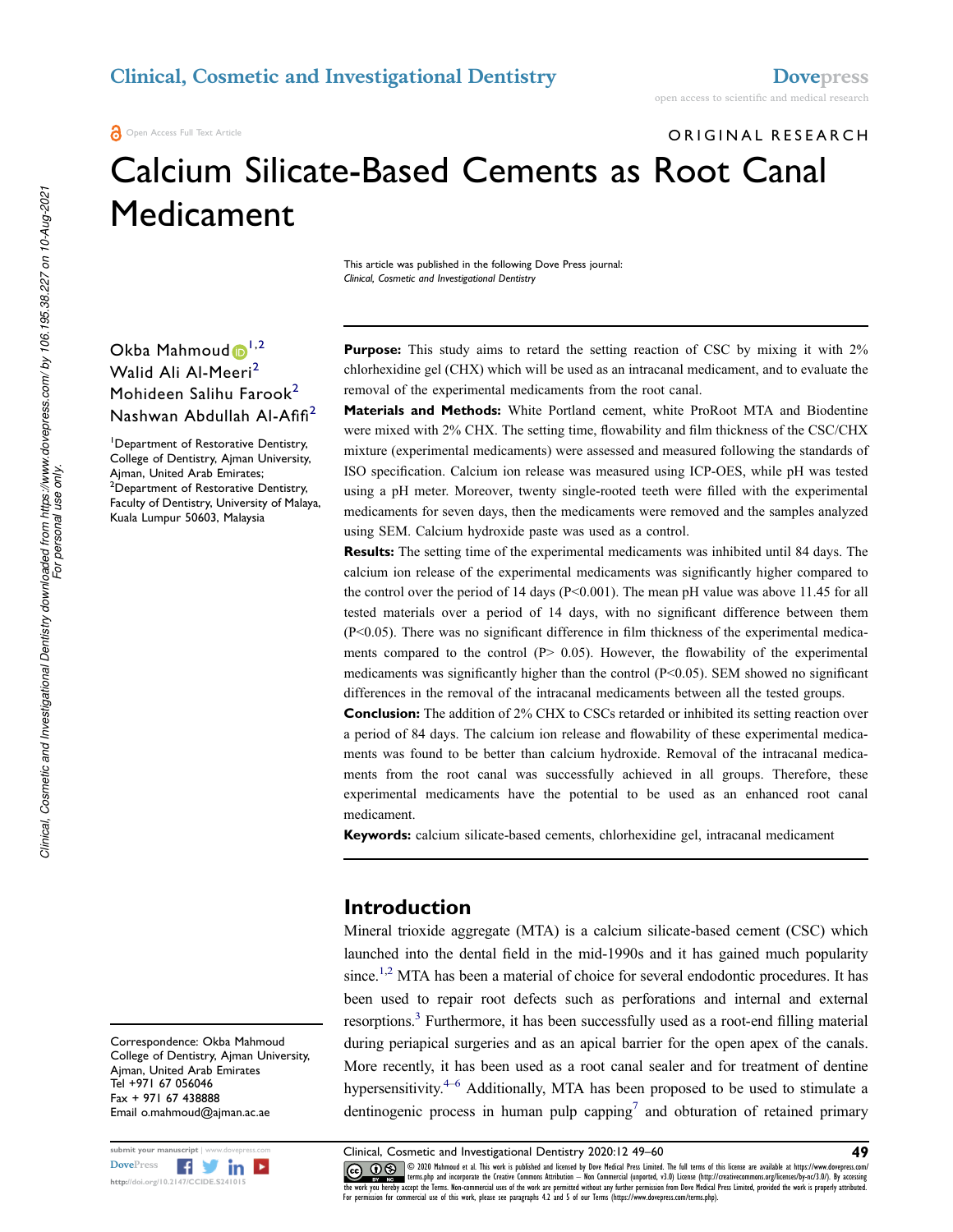teeth.<sup>8</sup> Furthermore, CSC has an antibacterial activity due to the release of hydroxide ions (OH−) by calcium silicate that triggers a rise in pH values.<sup>9,10</sup>

In root canal treatment, the infected pulp tissues (a source of infection) are removed to eliminate or decrease pain through chemo-mechanical cleaning.<sup>11</sup> It has been shown that following chemo-mechanical preparation of the root canal system, bacteria can still be detected in the empty canals and that the bacteria may grow rapidly in between the dental appointments.<sup>12</sup> Shaping is usually not enough to complete the removal of bacteria; therefore, the combination of irrigation, instrumentation and intercanal medication is recommended.<sup>13</sup> The antibacterial agent that is placed inside the canal, acting as an interappointment dressing to eliminate the residual bacteria and prevent further infection, is called intracanal medicament. It is used after shaping and cleaning the root canal to reduce periapical tissue inflammation and to achieve a root canal free of bacteria after instrumentation.<sup>14</sup> Several intracanal medicaments such as calcium hydroxide, phenolics, aldehydes, halides, steroids, antibiotics and chlorhexidine are used in endodontics.<sup>15,16</sup>

Among all the intracanal medicaments, calcium hydroxide is considered the gold standard.<sup>17</sup> It is more often used as an interappointment dressing during root canal treatment because of its potential antibacterial actions in primarily infected root canals.<sup>18</sup> However, it may fail to destroy certain facultative bacteria such as *Enterococcus faecalis* and *Candida albicans* found in secondary endodontic infections.<sup>19</sup> Furthermore, its distribution through the whole canal is usually troublesome $20,21$  and its complete removal is problematic. $^{22}$ 

Although CSC has been used in different dental procedures as mentioned previously, it has not been used as intracanal medicament due to its setting reaction. To use CSC as a potential intracanal medicament for endodontic therapy, the setting reaction of the cement must be retarded or inhibited and antibacterial activity needs to be enhanced. Some investigators had replaced its mixing liquid with an antibacterial agent to enhance its antimicrobial properties. It should be noted that chlorhexidine has been used as endodontic irrigant and intracanal medicament during root canal treatment.<sup>23</sup> It has an antibacterial effect against *E. faecalis* which affects the endodontic success.<sup>24</sup> However, chlorhexidine does not act as a physical barrier against microbial recolonization and is ineffective in detoxifying bacterial endotoxins. Furthermore, it is not radiopaque if it is used as an intracanal medicament.<sup>25</sup> It is well established that the combination of 2% chlorhexidine liquid with MTA powder improves the antibacterial effect of

white and grey MTA against *E. Faecalis*. <sup>26</sup> Another in vitro study concluded that a concentration of 2% chlorhexidine mixed with MTA powder had a larger zone of inhibition against *E. faecalis* compared to lesser concentrations.<sup>27</sup>

The setting reaction of CSC can be interfered by inhibiting the process of hydration.<sup>28</sup> This can be achieved by substituting its mixing liquid with gel-based agents. A study performed by Kogan et al showed that the addition of chlorhexidine gel to MTA prevented the material from setting for four hours.<sup>29</sup>

The purpose of this study is to retard the setting time and improve the handling characteristics of the CSC by mixing it with 2% chlorhexidine (CHX) gel and to determine the physical properties of this experimental medicament which is to be used as an intracanal medicament. Additionally, it aims to evaluate the removal of different experimental root canal medicaments and calcium hydroxide from the root canal using radiographs and scanning electron microscoe (SEM).

### Materials and Methods

Table 1 shows the composition and manufacture of each material used in the present study. Experimental medicaments used in this study are as follows:

- White Portland Cement (WPC) mixed with 2% chlorhexidine gel (CHX)
- White ProRoot MTA (WMTA) mixed with 2% chlorhexidine gel (CHX)
- Biodentine (BIO) mixed with 2% chlorhexidine gel (CHX)
- Calcium Hydroxide paste (CH paste)

## The Physical Properties of the Intracanal **Medicaments**

#### Setting Time

Disc-shaped samples were prepared to assess the setting time of three CSC (n=5) namely: White Portland Cement (WPC), White ProRoot MTA (WMTA), and Biodentine (BIO) after mixing with 2% chlorhexidine gel (CHX). A custom made Perspex mold (Zectron Sdn Bhd, Kuala Lumpur, Malaysia) measuring 2mm in height and 10mm in diameter was used to prepare the disc-shaped samples. Experimental medicaments (a mixture of CSC and 2% CHX) was prepared by mixing the cement with the gel in the ratio of 2:1 (0.3g powder: 0.15g gel). The ratio of 2:1 was selected based on our preliminary study to have a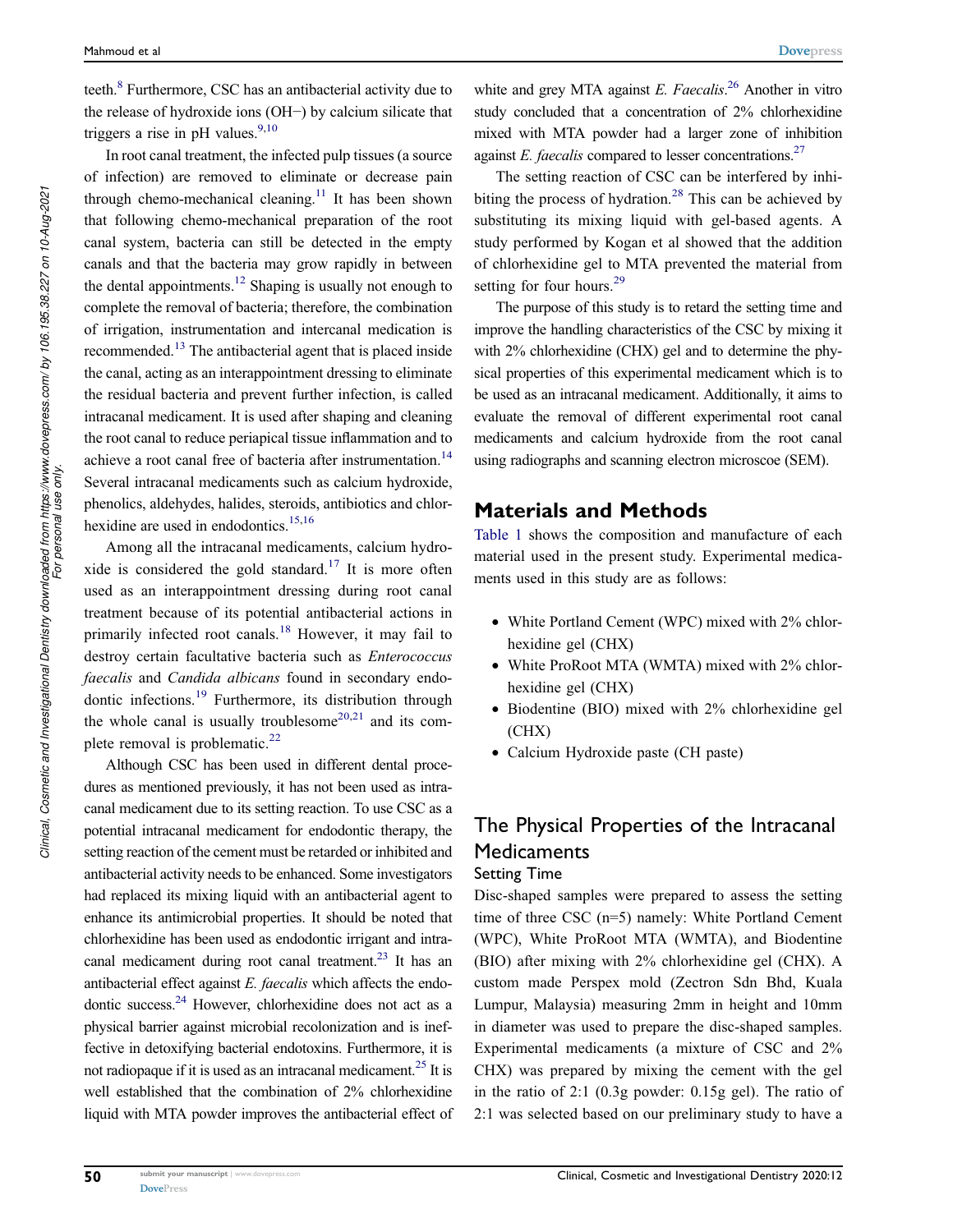| <b>Materials</b>                               | <b>Compositions</b>                                                                                                                                                                                             | Manufacturer               |
|------------------------------------------------|-----------------------------------------------------------------------------------------------------------------------------------------------------------------------------------------------------------------|----------------------------|
| I. White Portland Cement<br>(WPC)              | Tricalcium silicate, Dicalcium silicate, Tetracalciumaluminoferrite and Tricalciumaluminate.                                                                                                                    | Aalborg,<br>Malaysia       |
| 2. Biodentine (BIO)                            | Powder: Tricalcium silicate, Dicalcium silicate, Calcium carbonate, Oxides and Zirconium<br>oxide.<br>Liquid: Iron oxide, calcium chloride and a water -soluble polymer.                                        | Septodont,<br>France       |
| 3. White ProRoot MTA<br>(WMTA)                 | Tricalcium silicate, Dicalcium silicate, Tricalcium aluminate, Silicate oxide and Bismuth oxide.                                                                                                                | Dentsply, USA              |
| 4. 2% Chlorhexidine<br>Gluconate Gel (CHX gel) | Sorbitol, Aqua, PEG-40, Hydrogenated castor oil, Hydroxyethylcellulose, Panthenol, Cinnamal,<br>Allantoin, Chlorhexidine Digluconate, Sodium Methylparaben, Sodium saccharin, PVM/MA<br>copolymer, Citric acid. | Foramen, Spain             |
| 5. Calcium Hydroxide paste<br>(CH paste)       | Non-setting calcium hydroxide with barium sulfate.                                                                                                                                                              | Master-Dent,<br><b>USA</b> |

Table I Different Types of CSC and CHX Gel with the Control Used in This Study

medicament with workable consistency. Air entrapments inside the mixture were avoided by using mechanical vibration for 10 seconds to evenly distribute the mixture. Samples were then kept inside an incubator at 37°C, 100% humidity for 24 hrs until the test began.

The setting time was analyzed using the Vicat apparatus with a modified Gilmore needle based on the American Society for Testing and Materials C266-08 specifications and according to the ISO Standard  $6876/2001$  method.<sup>30</sup> During the test, the samples were subjected to a load of 456g. The final setting time for the specimens was taken as the time from mixing until the needle failed to make an observable indentation on the material. Samples were assessed for the following time periods: 1, 2, 3, 4, 5, 6, 7, 14, 28, 60 and 84 days.

#### pH and Calcium Ion Release Analysis

The pH and calcium ion tests were performed by filling polyethylene tubes 10 mm long and 1 mm in diameter with each tested material: WPC; WMTA; BIO that mixed with  $2\%$  CHX gel in the ratio of 2:1 (0.3g powder: 0.15g gel); and calcium CH paste which was used as a control group in this test. The CH paste group was mixed and prepared according to the manufacturer's recommendations. All samples were then stored in an incubator at  $37^{\circ}$ C,  $100\%$ humidity for 24 hrs until the analysis began.

For pH analysis of the tested materials (n=8), a digital pH meter (pH 700, Eutech, Thermo Fisher Scientific Inc, Waltham, USA) was used. The device was calibrated before each reading with buffer solutions at pH 4, 7, and 10. Fresh distilled water (5 mL) was added into the vial of each sample and allowed to equilibrate for 24 hrs in the

incubator before testing. Subsequently, the pH of the water surrounding the specimens was measured. After recording the readings, the sample was stored in the incubator until the next test. The replenishing of the distilled water into the vials was done one day prior to each of the following testing periods: 1, 7, 14, 21, and 28 days.

For calcium ion release of the tested materials (n=8), inductively coupled plasma-optical emission spectrometry (ICP-OES) (OPTIMA® 7000 DV, PerkinElmer, Inc., Waltham, USA) was used. The amount of 0.1g was measured from the stored samples and used for acid digestion and analysis. The acids used for the digestions were 67% concentrated nitric acid  $(HNO<sub>3</sub>)$ , 30% hydrogen peroxide  $(H<sub>2</sub>O<sub>2</sub>)$  and 37% concentrated hydrochloric acid (HCl). The digested sample was eventually analyzed for the following time periods: 1, 7, 14, 21, and 28 days. The method used to analyze the calcium ion release was based on the American Public Health Association 3120 (APHA) standard. The equipment was standardized using calibration standards and was se to blank before the readings.

#### Flowability and Film Thickness Analysis

Fresh samples of the same materials used in this study were mixed in the same manner to test the flowability and film thickness and then subjected to analysis. The control group (CH paste) was mixed and prepared according to the manufacturer's recommendations.

Flowability was analyzed based on ISO specification 6876/2001.<sup>30</sup> Two optically flat glass plates with a mass of  $20 \pm 2$  g were used. An amount of 0.5 mL for each sample (n=5) was placed on the center of a glass plate using a 1mL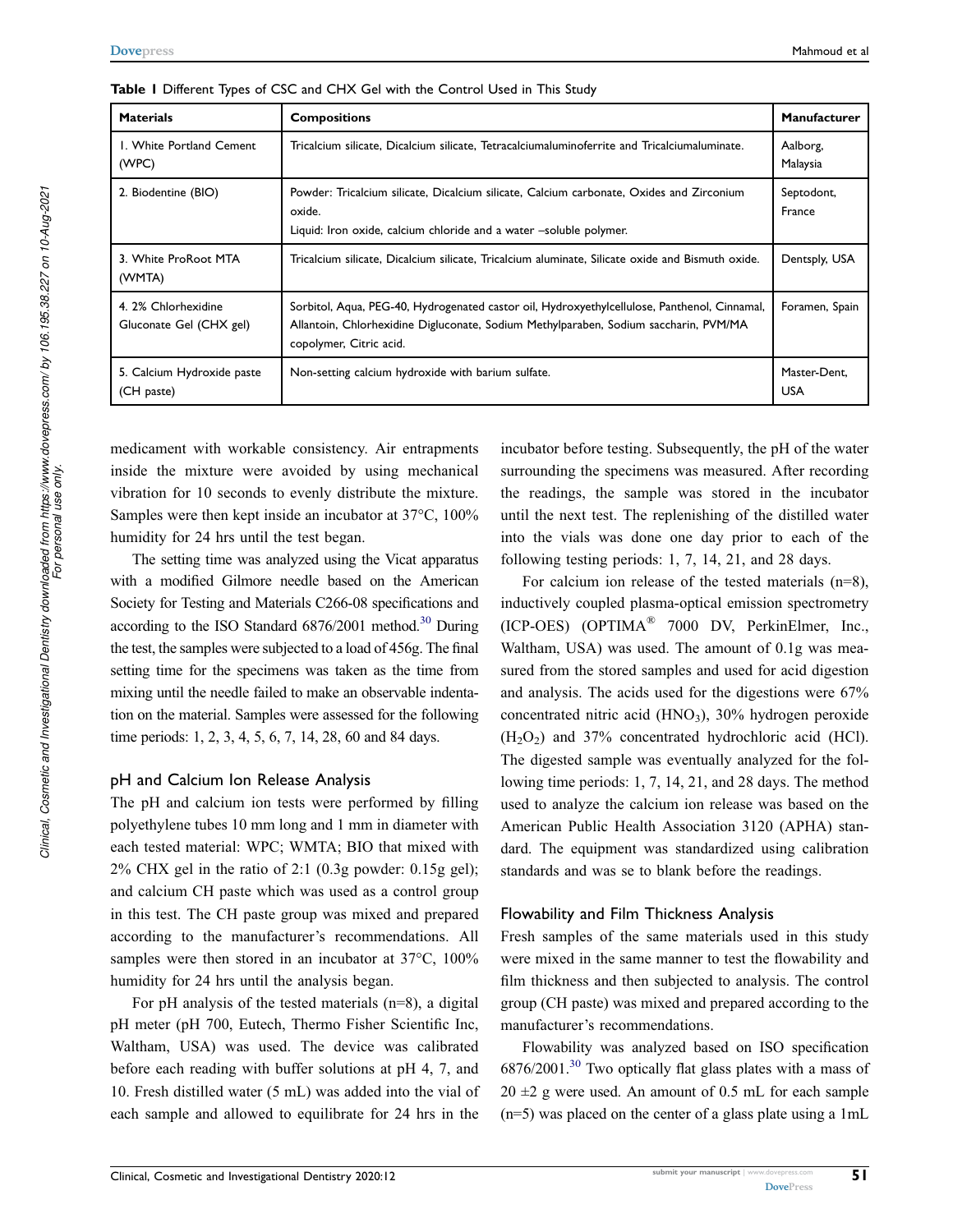syringe. At  $180 \pm 5$  seconds after mixing, another plate was placed carefully on top of the mixed sample, followed by a load of 100g that was carefully applied onto the top surface of the plate. Ten minutes after mixing, the load was removed, and the major and minor diameters of the compressed discs were measured using a digital caliper with a resolution of  $\pm 0.01$  µm (Absolute Digimatic 500–197, Mitutoyo Corp, Kawasaki, Japan). The mean of three such determinations for each sample was taken as the flow of the material.

Film thickness  $(n=5)$  was analyzed using two 5 mm thick optically flat glass plates with a contact surface area of 200  $\pm 25$  mm<sup>2</sup> that were positioned together, and their combined thickness was taken with a digital caliper (Absolute Digimatic 500–197, Mitutoyo Corp, Kawasaki, Japan) to an accuracy of  $\pm 0.01$  µm. Freshly mixed samples were placed between the glass plates after 2 mins after the start of mixing, and a load of 150N was applied on the top surface of the glass plate for 10 mins according to the method described in ISO Standard 6876/2001.<sup>30</sup> The difference in thickness of the two glass plates with and without the sample was recorded as the film thickness of the material.

### Removal the Intracanal Medicaments from the Root Canal Teeth Selection

Twenty single-rooted human teeth with straight canals were used for this study. The teeth were examined visually for no visible root fractures, caries or cracks. The teeth were radiographed to confirm that they had a single canal without any internal calcifications, irregularities, and other anomalies and a completely formed root apex. The root surfaces were scaled with an ultrasonic instrument to remove any calculus or soft tissue from the surface, washed with distilled water and then stored in normal saline for two days.

The crown of the teeth was removed to obtain a standardized root length of 15 mm by using a diamond disc. The teeth were randomly divided into four experimental groups  $(n=5)$ .

#### Root Canal Instrumentation

All root canals of the teeth were negotiated using K-files size 10 (Dentsply Maillefer) and a glide path was created using K files size 20. The working length was confirmed at 1 mm shorter than the apical foramen. Mechanical instrumentation of the root canal was performed using ProTaper Next rotary files (Dentsply Maillefer, Ballaigues, Switzerland) to size X3 by following the sequence prescribed by the manufacturer. The canals were irrigated with 5.2% NaOCl (Onemed, Cairan Dental, Kuala Lumpur, Malaysia) and 17% EDTA paste (Vista Dental Products, South Street Racine, WI, USA) was used between each file during instrumentation. Patency of the root canals was verified by passing a K file size 10. Radiographs were taken for each tooth after completing the shaping and cleaning of the root canal.

Following irrigation with ultrasonic file size 25 (Irrisafe File, Satelec Acteon, Mendota Heights, MN, USA), the root canals were dried with X3 paper points. Experimental medicaments and the control were mixed using the same protocol used for evaluating the physical properties in this study. The root canals were filled with the medicaments using lentulo spiral size 25 (Dentsply Maillefer, Ballaigues, Switzerland) at a speed of 600 rpm. Radiographs were taken to confirm the complete filling and distribution of the medicament in the root canals. The access cavities were sealed with cotton pellets and temporary filling material (3M ESPE, Cavit<sup>TM</sup> W, Germany). Teeth were incubated for 7 days in an incubator at 37°C temperature, 100% humidity (Memmert, Schwabach Germany).

#### Intracanal Medicament Removal

The intracanal medicaments in each group were removed using a combination of manual k-file size 15 and ultrasonic file size 25, together with irrigation solutions 5.25% NaOCl and finally irrigated by 17% EDTA solution. Radiographs were taken to ensure the complete removal of the intracanal medicaments from the root canal.

#### Root Splitting

The roots were grooved on the buccal and lingual aspects using a water-cooled cutflex diamond disc (DFS, Germany). The grooves were prepared short of the apical foramen by 0.5 mm, along the long axis of the root without touching the canal walls. All roots were split in the buccolingual direction using a chisel and mallet into two halves. Both halves of the root were marked at 12 mm (coronal third), 8 mm (middle third) and 4 mm (apical third) from the root apex for SEM evaluation. The method for splitting the teeth was adapted from previous studies.<sup>31</sup>

#### SEM Evaluation

Each Sample was dehydrated to reduce image noise thus facilitating the assessment of samples and minimizing artifacts. Therefore, all samples were placed in a desiccator for 24 hrs before SEM evaluation. Each sample was mounted on an aluminum stub. Then, images were viewed at 1000 times magnification and photographed at three different levels (apical, middle and coronal thirds, respectively).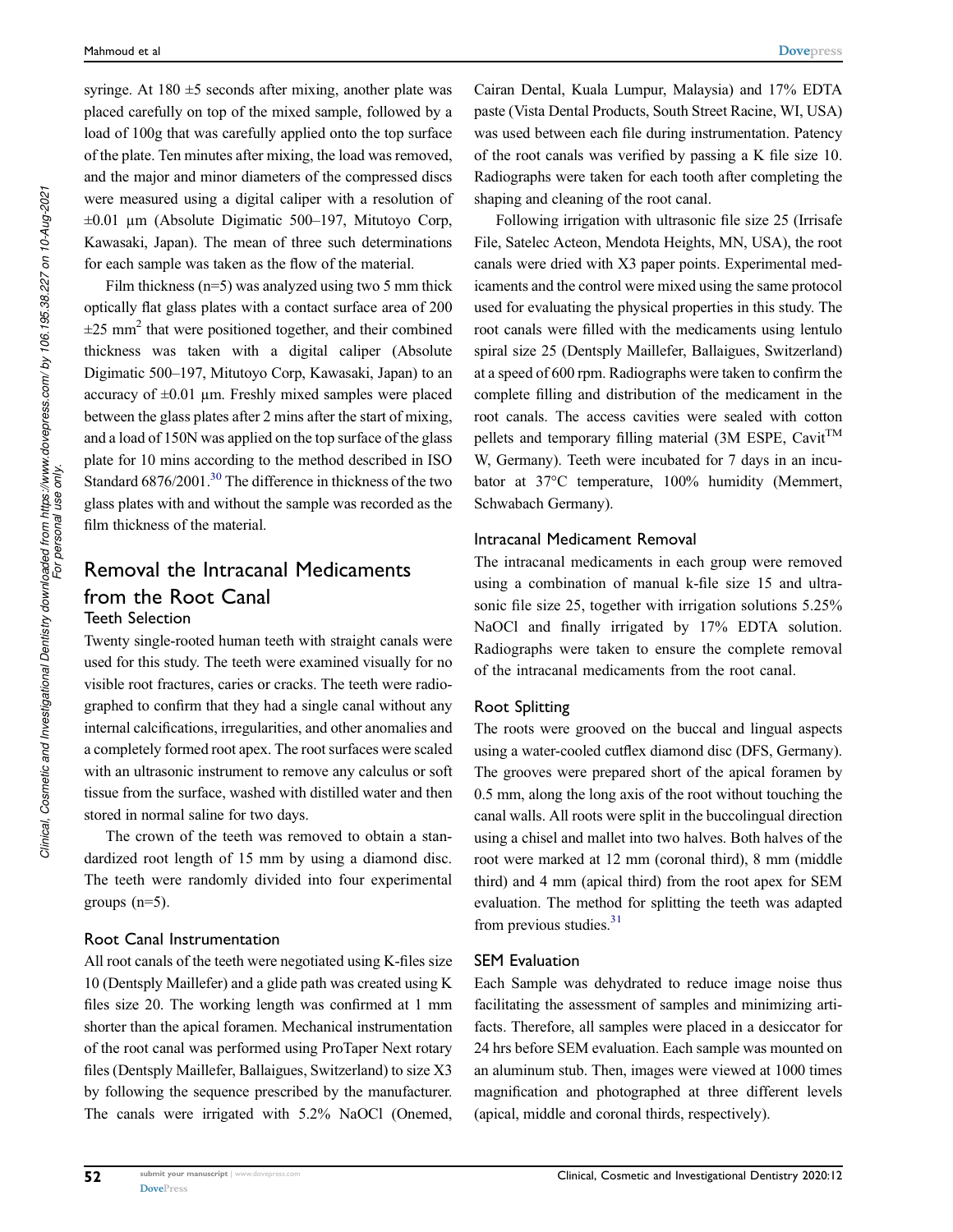#### Scoring and Calibration

A scoring procedure was defined to assess the quantity of residue on the canal walls. Two experienced endodontists (who were unaware of the experimental groups to which each section belonged) conducted the analysis using the following 5-grade scale: $31$ 

Score 1: 80%–100% removal of medicament (total cleanliness)

Score 2: 60%–80% removal of medicament (great cleanliness)

Score 3: 40%–60% removal of medicament (partial cleanliness)

Score 4: 20%–40% removal of medicament (light cleanliness)

Score 5:  $0\% - 20\%$  removal of medicament (no cleanliness)

### Statistical Analysis

All data was statistically analyzed by using SPSS 20.0. One-way analysis of variance (ANOVA) with Tukey's post hoc test was used to analyze all the results for the tested materials for all the experiments. The significant level was set at p<0.05 or p<0.001.

For evaluation of intracanal medicament removal, scores for each sample were calculated, tabulated and analyzed with SPSS. Cohen's kappa coefficient was used to measure inter-rater reliability and indicated substantial agreement between two examiners. The Kruskal–Wallis test was used to determine differences between all groups. The significant level was set at  $p<0.05$ .

### **Results**

### The Physical Properties of the Intracanal **Medicaments** Setting Time

The setting time of experimental medicaments was consistent between groups. The three experimental medicaments that mixed with 2% CHX gel did not set until the end of the testing period (1, 2, 3, 4, 5, 6, 7, 14, 28, 60, and 84 days).

#### pH Analysis

Throughout the experimental period, the results of pH measurements were alkaline. The mean pH values for all the experimental medicaments varied between 10.55–12.18 (Table 2). Analysis of variance (one-way ANOVA) showed a significant difference at all times of the study ( $p \le 0.001$ ) as shown in Table 3. However, BIO/CHX gel mixture showed the highest pH values among other experimental medicaments used in this study except for day 1. CH paste was significantly higher than other experimental medicaments used in this study during the testing periods ( $p \leq 0.001$ ).

#### Calcium Ion Release

Analysis of variance (one-way ANOVA) showed a significant difference at all times of the study ( $p \le 0.001$ ) as

|  | Table 3 Tukey HSD Post Hoc Test for pH Value |  |  |  |
|--|----------------------------------------------|--|--|--|
|--|----------------------------------------------|--|--|--|

|        | (I) Group | (J) Groups                          | <b>Mean Difference</b><br>(I-J)      | P value                       |
|--------|-----------|-------------------------------------|--------------------------------------|-------------------------------|
| Day I  | CH paste  | WPC + CHX<br>Bio + CHX<br>MTA + CHX | $0.71625*$<br>0.90250*<br>1.22500*   | p≤0.001<br>p≤0.001<br>p≤0.001 |
| Day 7  | CH paste  | WPC + CHX<br>Bio + CHX<br>MTA + CHX | $0.47125*$<br>$0.37375*$<br>0.80500* | p≤0.001<br>p≤0.001<br>p≤0.001 |
| Day 14 | CH paste  | WPC + CHX<br>Bio + CHX<br>MTA + CHX | $0.48125*$<br>0.20000*<br>$0.77625*$ | p≤0.001<br>p≤0.001<br>p≤0.001 |
| Day 21 | CH paste  | WPC + CHX<br>Bio + CHX<br>MTA + CHX | 1.30000*<br>$0.61375*$<br>$1.70125*$ | p≤0.001<br>p≤0.001<br>p≤0.001 |
| Day 28 | CH paste  | WPC + CHX<br>Bio + CHX<br>MTA + CHX | 0.44000*<br>$0.18000*$<br>$0.51500*$ | p≤0.001<br>p≤0.001<br>p≤0.001 |

Note: \*p value (p≤0.001) significant value.

Table 2 Mean and Standard Deviation of pH Value for the Experimental Medicaments and CH Paste Used in This Study Over 28 Days Period

| <b>Periods</b> | $WPC + 2% CHX Gel$  | $BIO + 2% CHX Gel$  | WMTA + 2% CHX Gel   | <b>CH Paste</b>     | P value  |
|----------------|---------------------|---------------------|---------------------|---------------------|----------|
| Day 1          | $11.84\pm(0.027)$   | $11.66 \pm (0.028)$ | $11.34\pm(0.029)$   | $12.56\pm(0.029)$   | p≤0.00 l |
| Day 7          | $12.09 \pm (0.025)$ | $12.18 \pm (0.028)$ | $11.75\pm(0.035)$   | $12.56\pm(0.027)$   | p≤0.001  |
| Day 14         | $11.74\pm(0.026)$   | $12.02\pm(0.027)$   | $11.45\pm(0.029)$   | $12.22 \pm (0.039)$ | p≤0.001  |
| Day 21         | $10.95\pm(0.029)$   | $11.64\pm(0.028)$   | $10.55\pm(0.037)$   | $12.25\pm(0.029)$   | p≤0.001  |
| Day 28         | $11.71 \pm (0.027)$ | $11.97\pm(0.037)$   | $11.56 \pm (0.202)$ | $12.16\pm(0.035)$   | p≤0.00 l |

Note: p value (p≤0.001) significant value.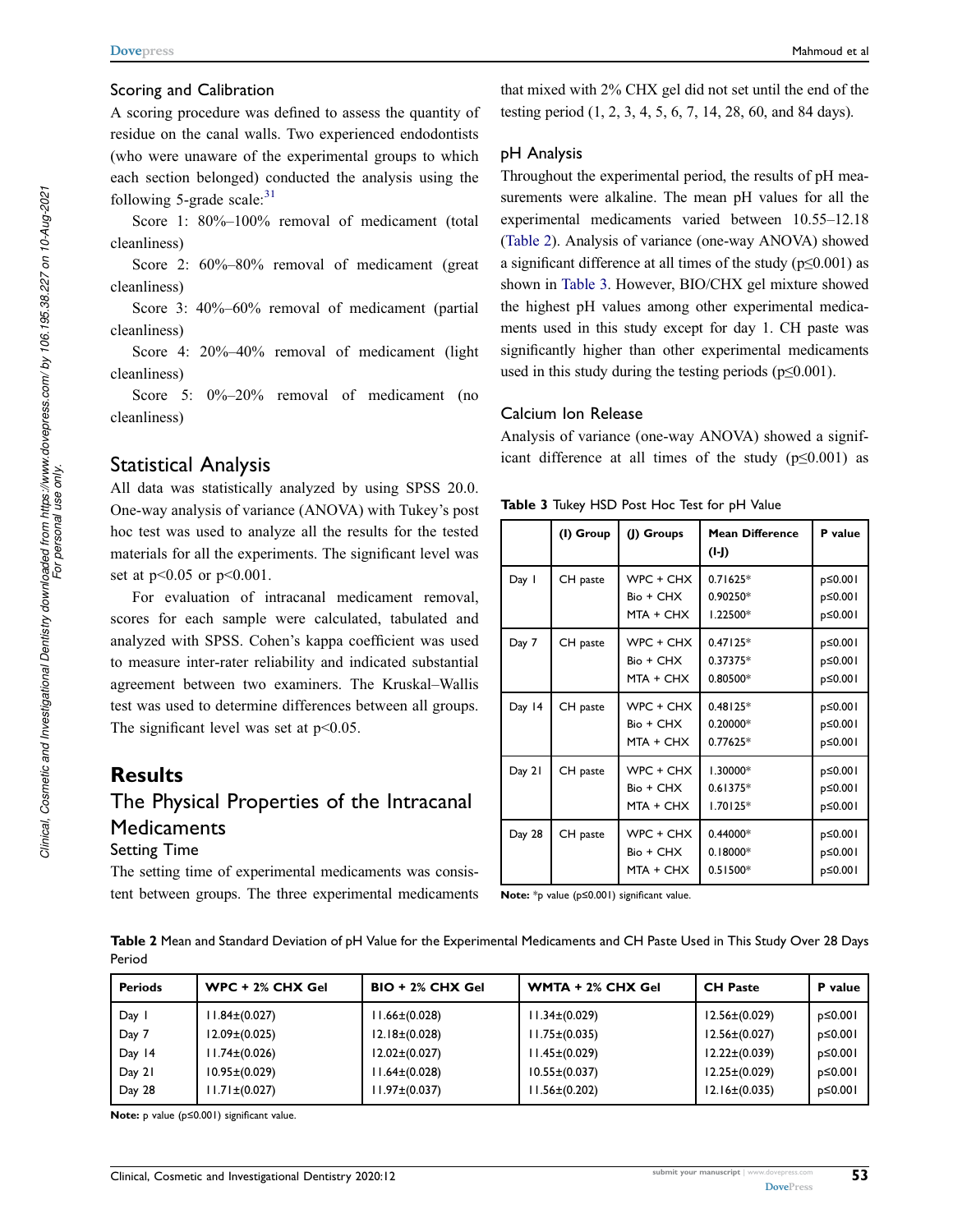| <b>Periods</b> | $WPC + 2% CHX gel (mg/l)$ | $BIO + 2% CHX Gel (mg/l)$ | WMTA + 2% CHX Gel (mg/l) | CH Paste (mg/l)    | P value |
|----------------|---------------------------|---------------------------|--------------------------|--------------------|---------|
| Day 1          | 1979.75±(06.32)           | 2460.25±(33.96)           | 1884.00±(52.48)          | $485.63\pm(03.15)$ | p≤0.001 |
| Day 7          | $1926.25\pm(27.11)$       | 2443.75±(35.38)           | $1845.00\pm(64.18)$      | $494.63\pm(02.61)$ | p≤0.001 |
| Day 14         | $1058.38\pm(25.90)$       | 1898.62±(43.68)           | $1486.12\pm(33.430)$     | 476.62±(02.82)     | p≤0.001 |
| Day 21         | $1050.00\pm(26.75)$       | 1238.25±(07.166)          | 509.62±(46.356)          | $529.62\pm(03.37)$ | p≤0.001 |
| Day 28         | 745.88±(28.68)            | 494.38±(21.567)           | 397.00±(28.005)          | 532.62±(03.37)     | p≤0.001 |

Table 4 Mean and Standard Deviation of Calcium Ion Release (Mg/I) for the Experimental Medicaments and CH Paste Used in This Study Over 28 Days Period

Note: p value (p≤0.001) significant value.

|  |  |  | Table 5 Tukey HSD Post Hoc Test for Calcium Ion Release |  |
|--|--|--|---------------------------------------------------------|--|
|  |  |  |                                                         |  |

|        | (I) Group | (J) Groups                          | Mean<br><b>Difference</b><br>$(I-I)$         | P value                       |
|--------|-----------|-------------------------------------|----------------------------------------------|-------------------------------|
| Day 1  | CH paste  | WPC + CHX<br>Bio + CHX<br>MTA + CHX | $-1494.125*$<br>$-1974.625*$<br>$-1398.375*$ | p≤0.001<br>p≤0.001<br>p≤0.001 |
| Day 7  | CH paste  | WPC + CHX<br>Bio + CHX<br>MTA + CHX | $-1431.625*$<br>$-1949.125*$<br>$-1350.375*$ | p≤0.001<br>p≤0.001<br>p≤0.001 |
| Day 14 | CH paste  | WPC + CHX<br>Bio + CHX<br>MTA + CHX | $-581.750*$<br>$-1422.000*$<br>$-1009.500*$  | p≤0.001<br>p≤0.001<br>p≤0.001 |
| Day 21 | CH paste  | WPC + CHX<br>Bio + CHX<br>MTA + CHX | $-520.375*$<br>$-708.625*$<br>20.000         | p≤0.001<br>p≤0.001<br>0.463   |
| Day 28 | CH paste  | WPC + CHX<br>Bio + CHX<br>MTA + CHX | $-213.250*$<br>38.250<br>135.625*            | p≤0.001<br>0.012<br>p≤0.001   |

Note: \*p value (p≤0.001) significant value.

shown in Table 4. Tukey HSD Post hoc test (Table 5) showed that all the experimental medicaments used in this study released significantly higher calcium ions (mean values, mg/l) compared to CH paste until 14 days (p≤0.001). Among the experimental medicaments, BIO/ CHX mixture showed the highest calcium ions release at day 21 compared to CH paste ( $p \le 0.001$ ). However, WPC/ CHX mixture showed significantly higher calcium ions release compared to CH paste at day 28 ( $p \le 0.001$ ).

#### **Flowability**

Analysis of variance (one-way ANOVA) showed a significant difference between the groups p≤0.05, as shown in Table 6. Tukey HSD Post hoc testing showed a higher significant difference in the flowability between the experimental medicaments and CH paste (Table 7). All the Table 6 Mean and Standard Deviation of Flowability (Mm) and Film Thickness (μm) for the Experimental Medicaments and CH Paste Used in This Study

| <b>Materials</b>      | <b>Flowability</b><br>(mm) | P value-<br>One-Way<br><b>ANOVA</b><br>test | Film<br><b>Thickness</b><br>$(\mu m)$ | P value-<br>One-Way<br><b>ANOVA</b><br>test |
|-----------------------|----------------------------|---------------------------------------------|---------------------------------------|---------------------------------------------|
| $WPC + 2%$<br>CHX gel | $18.27 \pm (1.79)$         | p≤0.05                                      | $0.10\pm(0.016)$                      | 0.844                                       |
| $BIO + 2%$<br>CHX gel | $17.32\pm(1.80)$           |                                             | $0.10\pm(0.031)$                      |                                             |
| $MTA + 2%$<br>CHX gel | $22.80 \pm (1.00)$         |                                             | $0.10\pm(0.019)$                      |                                             |
| CH paste              | $14.15\pm(0.52)$           |                                             | $0.11 \pm (0.016)$                    |                                             |

Note: p value (p<0.05) significant value.

|             | (1)<br><b>Groups</b> | (J) Groups                            | Mean<br><b>Difference</b><br>$(I-I)$      | P<br>value               |
|-------------|----------------------|---------------------------------------|-------------------------------------------|--------------------------|
| Flowability | CH paste             | WPC + CHX<br>Bio + CHX<br>$MTA + CHX$ | $-4.11800*$<br>$-3.17000*$<br>$-8.65400*$ | 0.001<br>0.011<br>p≤0.05 |

Table 7 Tukey HSD Post Hoc Test for Flowability

Note: \*The mean difference is significant at the 0.05 level.

experimental medicaments except CH paste showed the flow to be greater than 17 mm, which complied with the ISO standards.30,32 It was demonstrated that the MTA/ CHX mixture had significantly higher flowability than others.

#### Film Thickness

The results of the film thickness are shown in Table 6. In the present study, no statistically significant difference was presented in film thickness for the experimental medicaments compared to CH paste (p=0.844). Film thickness for all the experimental medicaments was  $0.10 \mu m$ , while the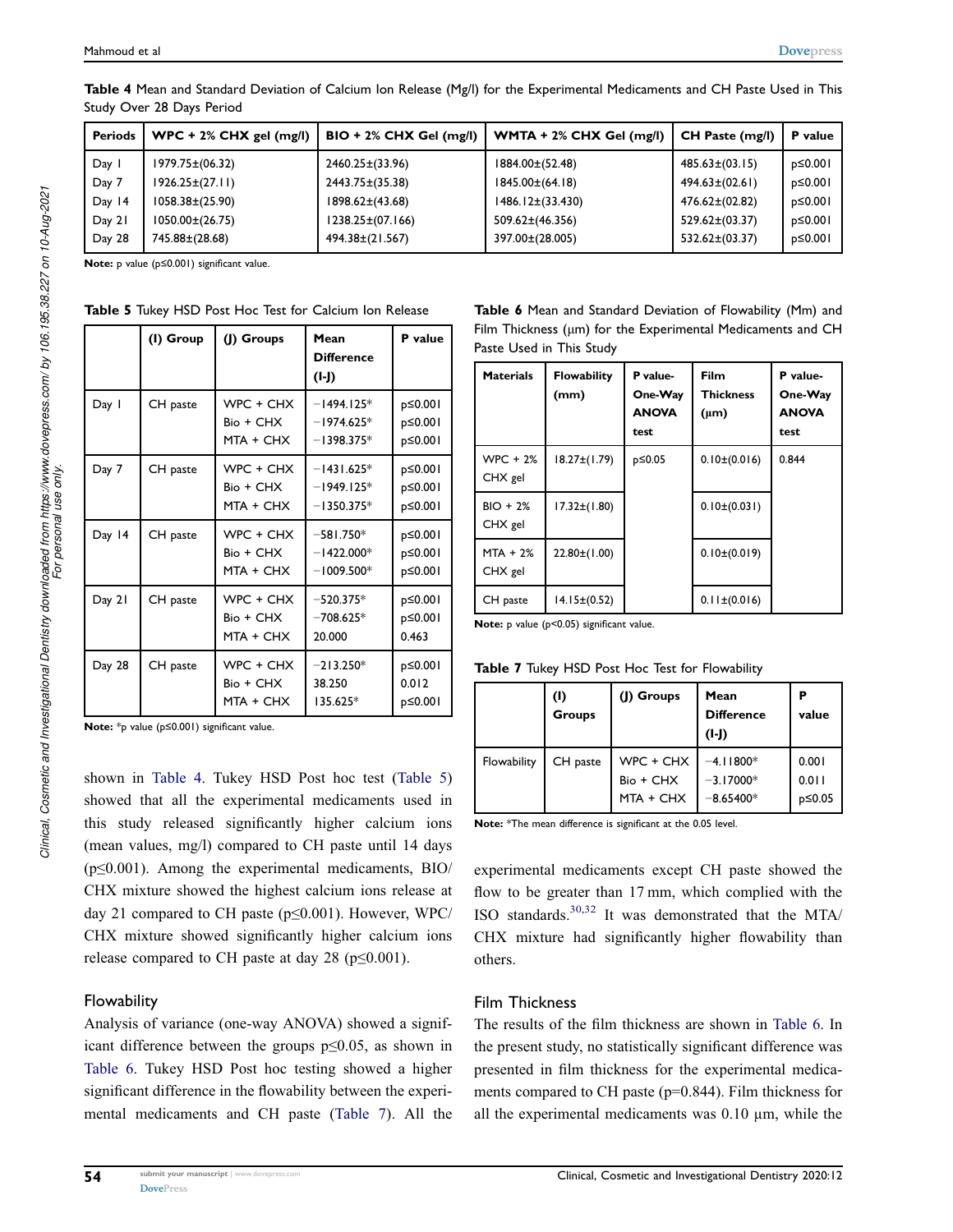film thickness of CH paste was 0.11  $\mu$ m, which is in agreement with the ISO standards. $30,32$ 

### Removal the Intracanal Medicaments from the Root Canal

The conventional radiograph showed that the intercanal medicaments were successfully removed from the root canal (Figure 1).

SEM for all the samples tested in this study showed a small amount of debris left in the root canal walls. Residue of intracanal medicaments was found in all experimental groups regardless of the material used in this study. Representative SEM micrographs are shown in Figure 2.

The Cohen's kappa coefficient of inter-rater reliability between the two examiners was 0.78 and there was high reproducibility with a significance level of P=0.001, while the intra-rater reliability scores were 94% and 96%.

The Kruskal–Wallis test showed that there was no significant difference between the four groups in terms of intracanal medicaments removal (P=0.087), as shown in Table 8 and Figure 2. Furthermore, the results revealed that there was no significant difference between the coronal third compared to the middle and apical thirds in all samples respectively. However, the mean of WPC (18.17) was less than CH (21.92), BIO (26.17), and WMTA (31.75). Thus, the removal of WPC from the root canal walls was superior compared to other intracanal medicaments used in this study.

#### **Discussion**

Mineral Trioxide Aggregate has been widely used in endodontics due to its good physicochemical properties and excellent biocompatibility.<sup>33</sup> Although MTA is preferred in many dental treatments due to its numerous advantages,  $34$  it has not been used as root canal medicament. This is because the removal of MTA from the root canal after being fully set and cured is extremely difficult. $33$  This in vitro study explored the possibility of using calcium silicate-based cement (CSC) as an intracanal medicament by retarding its setting time. The experimental medicaments were a mixture of CSCs and 2% CHX. Furthermore, the physical properties such as setting time, pH, calcium ion release of the water surrounding the specimens, flowability and film thickness were analyzed. The application of intracanal medicament is a routine procedure throughout root canal treatment. Breaking the coronal seal could happen because the temporary restorations may dislodge or crack during treatment that may lead to contamination of the root canal. Therefore, using intracanal medicament is necessary to protect the root canal system during root canal treatment.<sup>35,36</sup>

Several additives have been combined with MTA to enhance the working properties of the cement. It has been demonstrated that NaOCl gel may reduce the setting time and improve the handling characteristics of the mixture. It may also provide antimicrobial action. Additionally, chlorhexidine gluconate gel may retard and impair the setting time of the cement.<sup>29</sup> Researchers were using CHX in different concentrations and forms such as liquid, gel and powder with MTA to improve its antimicrobial properties.<sup>27,29,37</sup> In a study



Figure 1 (A) Intracanal medicament placed into the canal after instrumentation and (B) after removal of intracanal medicament.

55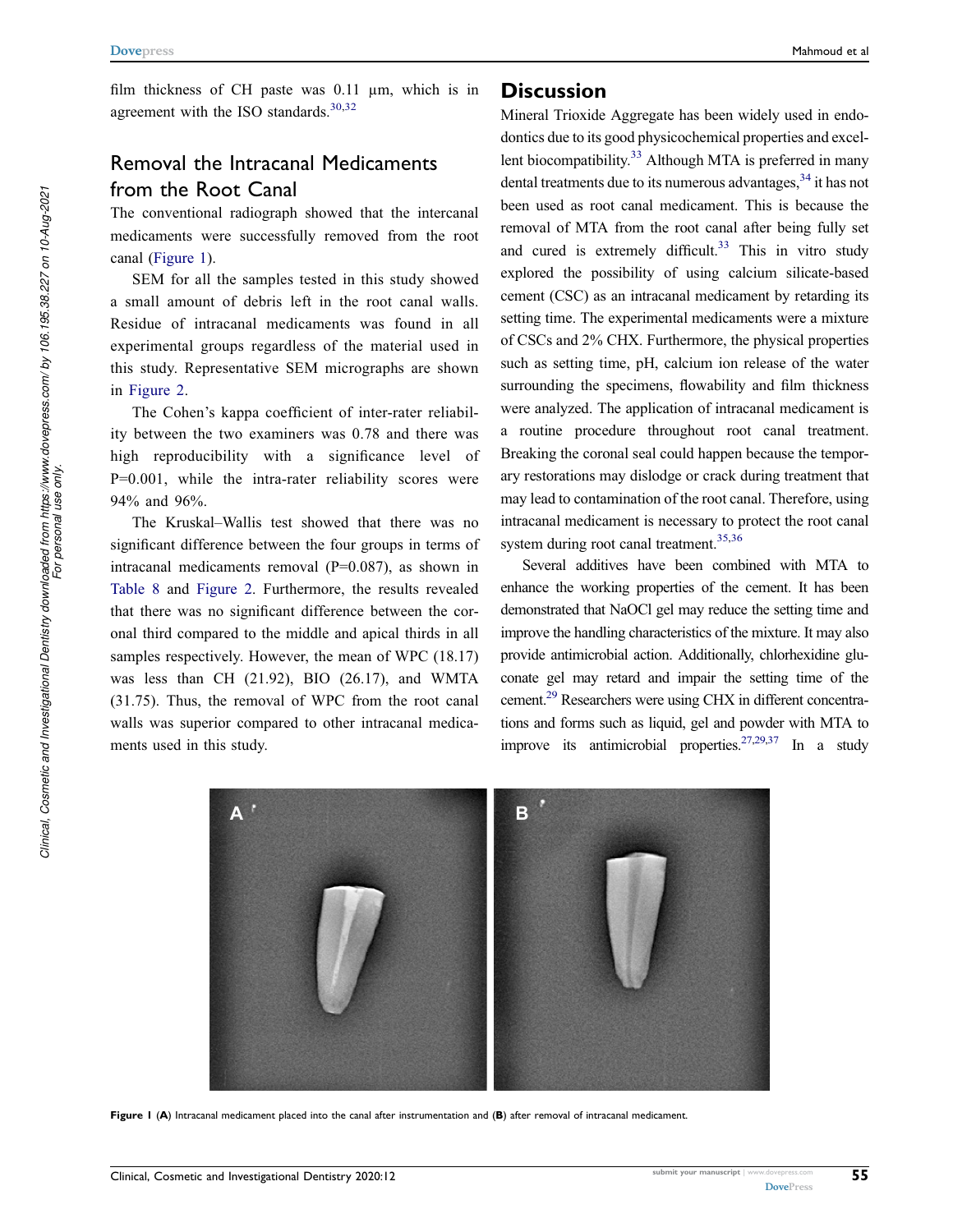

Figure 2 High power SEM (1000×) micrographs of a longitudinal section of the root canal retrieved from intracanal medicaments (WPC, BIO, WMTA and CH paste).

performed by Mittag et  $al^{27}$  the antimicrobial properties of MTA were increased when mixed with CHX in a dose-dependent manner, whereas MTA with water had little antibacterial effect. Additionally, in an ex vivo study by Ramezani et  $al^{38}$ mixing MTAwith 0.12% CHX reduced the amount of bacterial leakage. The current study is the first which investigates the potential use of CSC mixing with 2% CHX gel as an intracanal medicament that could be used during inter appointment of root canal treatment. Delayed setting times is considered a problem and may limit the use of mineral trioxide aggregate (MTA) in endodontic procedures.<sup>29</sup> However, in this study, this limitation can be transformed into an advantage with the associated antibacterial efficacy of MTA, where the inhibition of the setting

Table 8 Difference in Intercanal Medicaments Removal Between the Different Groups Used in This Study Using SEM

|                | <b>Materials</b> | N  | Mean  | df | Sig <sup>a</sup> |
|----------------|------------------|----|-------|----|------------------|
| Scores Measure | WPC + CHX        | 12 | 18.17 |    | 0.087            |
|                | $BIO + CHX$      | 12 | 26.17 |    |                  |
|                | WMTA + CHX       | 12 | 31.75 |    |                  |
|                | CH paste         | 12 | 21.92 |    |                  |
|                | Total            | 48 |       |    |                  |

Note: <sup>a</sup>NKruskal-Wallis Test.

time will add a new application for CSC and allow this material to be used as an intracanal medicament. Recently, MTA has become a common substitute for  $Ca(OH)_2$ , and the outcomes of the available clinical studies comparing MTA with  $Ca(OH)_{2}$ indicate its superiority.<sup>39</sup>

The setting time of MTA has been investigated extensively in previous studies. It has been reported that the final setting time of MTA is approximately 2 hrs and 45 mins.2,40 Another study reported 2 hrs and 55 mins for Grey MTA and 2 hrs and 20 mins for White MTA.<sup>41</sup> In this study, the setting time of the experimental medicament (CSC/CHX mixture) was analyzed using a Gilmore needle and the procedure was based on the previous study which had determined the setting time of  $CSC<sup>42</sup>$  This study analyzed the setting time of experimental medicament for a period of 84 days. The results showed that 2% CHX gel prohibited the setting of all three cements until the end of the experimental period. This finding is in accordance with the study done by Kogan et  $al^{29}$  however, they evaluated the setting time only for 4 hrs. Among the different experimental medicaments used in the study, Biodentine has faster setting time compared to others.<sup>43</sup> However, the addition of 2% CHX gel to CSC altered the ideal setting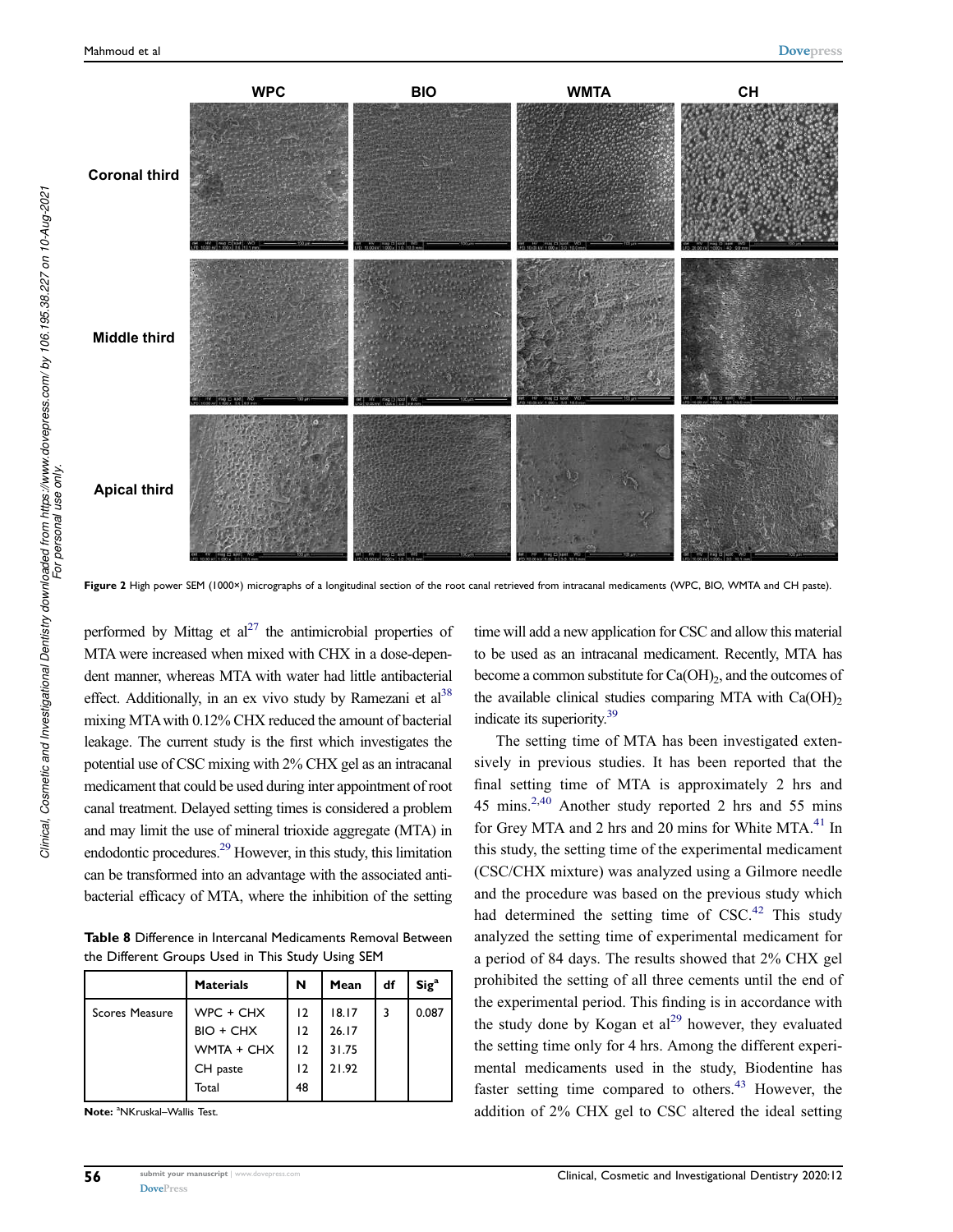time of the cement. Further research is needed to investigate the exact chemical reaction occurring in the experimental medicament.

Calcium ion release and an alkaline pH would stimulate tissue repair and provide an antimicrobial environment. It was also suggested that the material should have a pH of more than 7.0, along with calcium ion release to stimulate mineralization.<sup>44</sup> In this study, the release of calcium ions was assessed to check that CHX gel use does not interfere with the dissociation of calcium ions from experimental medicaments and also that it does not decrease pH values. Misra et  $al<sup>35</sup>$  studied the release of calcium ions and the pH of calcium hydroxide paste when mixed with different vehicles, and found that the calcium hydroxide with glycerine showed a highest calcium ion release followed by calcium hydroxide with chlorhexidine. The methodology used in this study to analyze the calcium ion release was similar to work done in the previous studies.<sup>45,46</sup> All the materials analyzed presented the suitable release of calcium in the ICP-OES analysis. The experimental medicaments used in this study demonstrated a reduction in calcium ions over time and presented higher values at the initial period. The three experimental medicaments mixed with 2% CHX gel had an overall reduction in calcium ion release after 21 days, except for the WMTA/CHX gel mixture which showed lower calcium ion release than CH paste at 21 days, while CH paste was likely to be stable during all periods. This finding is similar to the results of other studies using the same analyzing equipment without using chlorhexidine. $47,48$  Among the group of experimental medicaments, BIO/CHX gel mixture showed the highest release of calcium ions over three weeks. The results of this study would suggest that the addition of 2% CHX gel to CSC has no inhibitory action on calcium ion release, thus corresponding with the results of previous studies. $37$  The released calcium ions maximize alkalinizing activity and consequently increase the bactericidal effect of MTA.<sup>49</sup> It is interesting to note that the effective release of calcium ions for three weeks by all experimental medicaments tested in this study would be sufficient to allow their use as an intracanal medicament. This is based on the study by Sjögren et al<sup>50</sup> that demonstrated a one-week application of calcium hydroxide medicament is sufficient to reduce the bacterial load in the canal which was evident by negative culture.

In this study, CH paste showed the highest pH values compared to the experimental medicaments. Its pH was consistent until four weeks within a range of about 12.1– 12.5. This is similar to the values mentioned in the literature.<sup>51</sup> Among the different experimental medicaments used in this study, BIO/CHX gel mixture showed the highest alkalizing activity until the end of the experiment. The current study demonstrated that all experimental medicaments had pH values of more than 10.5 until the end of the study. On the other hand, the WPC/CHX gel mixture and BIO/CHX gel mixture had a pH value of more than 11.5 until two weeks. It can be concluded that the pH values of these experimental medicaments may not be affected by the addition of CHX gel and could have bacteriostatic and bactericidal properties against *Enterococcus faecalis*. It is theorized that the high pH is responsible for the material's antimicrobial action and biological activity. This high pH is achieved because of the constant calcium release from MTA and  $Ca(OH)_2$  formation.<sup>49</sup>

Ideal intracanal medicaments should be easily applicable within the canal for proper contact within the canal walls and be able to be retrieved from the canal with minimal effort.<sup>52</sup> Therefore, flowability and film thickness were assessed to achieve these objectives. This study showed that the flowability of the experimental medicaments was statistically significant compared to CH paste. The WMTA/CHX gel mixture had better flowability among the experimental medicaments used in this study. This could be due to differences in the particle size and shape of CSC. A few investigators have reported that MTA Angelus has finer and more homogeneous particle size compared to WPC and other types of MTA. $53,54$  One study reported that some particles of MTA have a diameter of less than 1.5 micrometers, which is smaller than the diameter of some dentinal tubules.<sup>28</sup> These studies were supporting the findings of this current study; however, the film thickness of the CH paste was similar to the experimental medicaments.

It has been emphasized that intracanal medication should be removed completely from the root canal because its presence on the dentinal wall can interfere negatively with the root canal obturation.<sup>55</sup> Thus, complete removal of the intracanal medication (calcium hydroxide) from the root canal before root canal obturation is necessary.<sup>56</sup> The effect of ultrasonic agitation of the irrigants has been evaluated and presented its efficacy in improving cleanliness and removing some calcium hydroxide from straight root canals.<sup>57</sup> However, complete removal of the calcium hydroxide from the root canal system could not be achieved.55–<sup>57</sup>

Ultrasonic and rotary instrumentation without irrigates have been shown to be ineffective in the removal of set MTA from the root canal.<sup>58</sup> Similarly, in our study, the result of SEM showed that complete removal of intracanal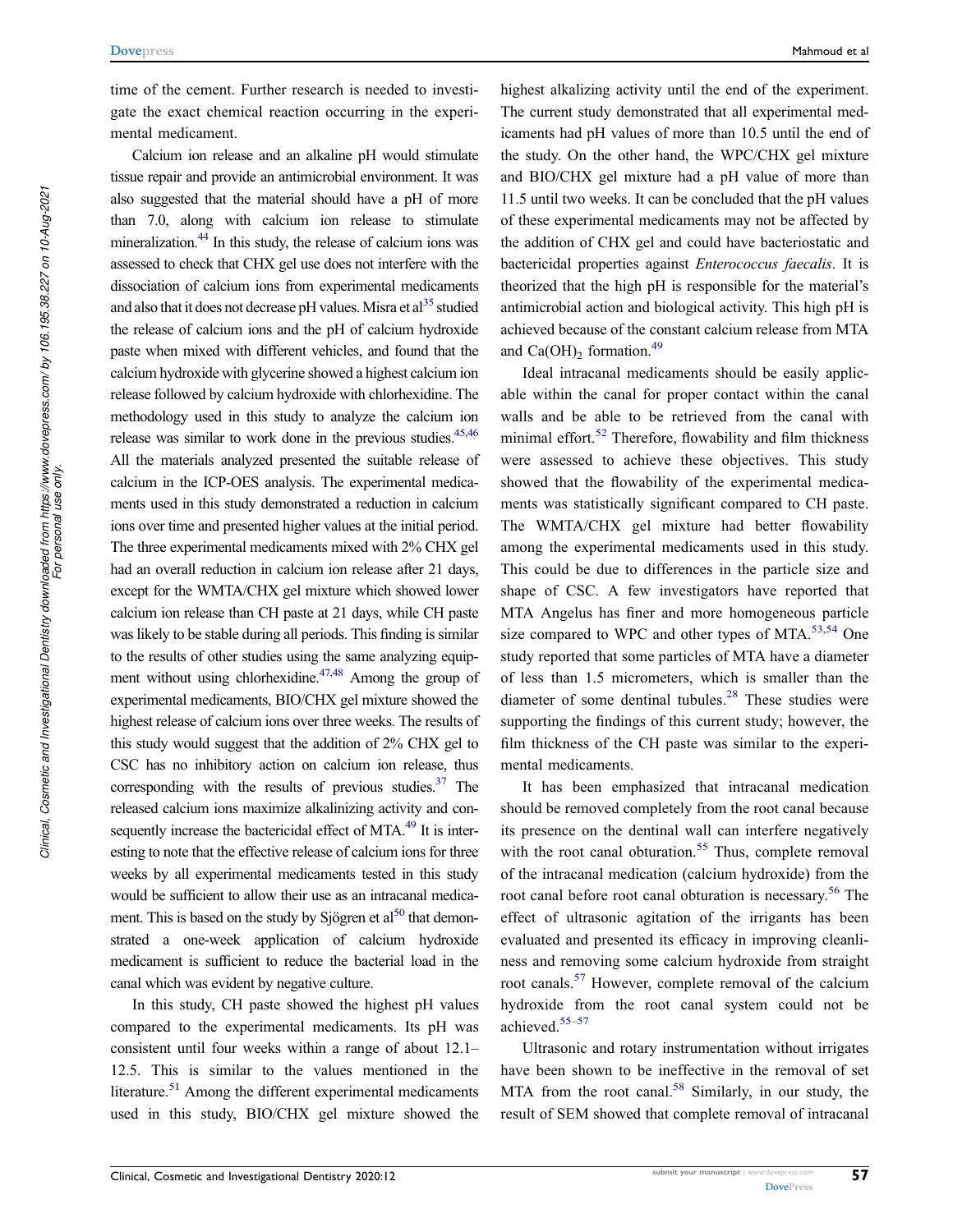medications from the root canal walls could not be achieved. This could be attributed to the use of chlorhexidine which has the ability to decrease the surface microhardness of a partially set MTA,<sup>59</sup> and it is water-soluble and can be removed from the root canal by irrigation with distilled water.<sup>60</sup>

Saghiri et  $al<sup>61</sup>$  suggested that by decreasing the microhardness of MTA, the MTA can be removed more easily than hard and set cement. He demonstrated that a 37% hydrochloric acid (HCl) was an effective solution for the removal of MTA from the canal wall due to its ability to reduce microhardness of MTA. Therefore, the removal of CSC/CHX mixture from the root canal was easier than MTA because of the delay in the setting reaction of the cement. Regarding the calcium hydroxide paste, the vehicle used in its preparation plays an important role where the oil-based calcium hydroxide is more difficult to remove than powder form calcium hydroxide mixed with distilled water.<sup>62</sup>

### Conclusions

The addition of 2% CHX gel to CSC retarded or inhibited the setting reaction and significantly improved the calcium ion release and flowability of the experimental medicaments. The pH and film thickness of the experimental medicament were in acceptable range compared to CH paste. Among different experimental medicaments, BIO/ CHX gel mixture showed superior physical properties compared to the others. Removal of the intracanal medicaments from the root canal was successfully achieved in all groups tested in this study. Based on the initial finding, these experimental medicaments have the potential to be used as an enhanced root canal medicament. Further research on this formulation (particularly biocompatibility and antibacterial activity) is needed.

### Acknowledgment

This study was financially supported by the UMRG Grant (RG530-13HTM) and the PPP Grant (PG059-2014A) at the University of Malaya, Malaysia.

### Author Contributions

All authors contributed to data analysis, drafting or revising the article, gave final approval of the version to be published, and agree to be accountable for all aspects of the work.

### **Disclosure**

Financial support: A postgraduate research grant (PPP) from the Faculty of Dentistry, University of Malay (grant no. PS

169/2010B) was received by Okba Mahmood, Walid Ali Al-Meeri and Mohideen Salihu Farook. The authors report a patent Calcium Silicate-Based Cement (CSC) as Root Canal Medicament pending to PI2014703468. The authors report no other conflicts of interest in this work.

### References

- 1. Torabinejad M, Hong CU, Lee SJ, Monsef M, Ford T. Investigation of mineral trioxide aggregate for root-end filling in dogs. *J Endod*. 1995;21(12):603–608. doi:10.1016/S0099-2399(06)81112-X
- 2. Torabinejad M, Hong C, McDonald F, Ford T. Physical and chemical properties of a new root-end filling material. *J Endod*. 1995;21 (7):349–353. doi:10.1016/S0099-2399(06)80967-2
- 3. Dawood AE, Parashos P, Wong RH, Reynolds EC, Manton DJ. Calcium silicate-based cements: composition, properties, and clinical applications. *J Investig Clin Dent*. 2015.
- 4. Torabinejad M, Parirokh M, Dummer PMH. Mineral trioxide aggregate and other bioactive endodontic cements: an updated overview part II: other clinical applications and complications. *Int Endod J*. 2018;51(3):284–317.
- 5. Berkathullah M, Farook MS, Mahmoud O. The effectiveness of remineralizing agents on dentinal permeability. *Biomed Res Int*. 2018;2018:4072815. doi:10.1155/2018/4072815
- 6. Jafari F, Jafari S. Composition and physicochemical properties of calcium silicate based sealers: a review article. *J Clin Exp Dent*. 2017;9(10):e1249–e1255. doi:10.4317/jced.54103
- 7. Min K-S, Park H-J, Lee S-K, et al. Effect of mineral trioxide aggregate on dentin bridge formation and expression of dentin sialoprotein and heme oxygenase-1 in human dental pulp. *J Endod* 2008;34  $(6):666-670.$
- 8. O'sullivan SM, Hartwell G. Obturation of a retained primary mandibular second molar using mineral trioxide aggregate: a case report. *J Endod*. 2001;27(11):703–705. doi:10.1097/00004770-200111000-00013
- 9. Chen Y-W, Hsu -T-T, Wang K, Shie M-Y. Preparation of the fast setting and degrading Ca–Si–Mg cement with both odontogenesis and angiogenesis differentiation of human periodontal ligament cells. *Mater Sci Eng*. 2016;60:374–383.
- 10. Shie M-Y, Chiang W-H, Chen I-WP, Liu W-Y, Chen Y-WJMS, C E. Synergistic acceleration in the osteogenic and angiogenic differentiation of human mesenchymal stem cells by calcium silicate–graphene composites. *Mater Sci Eng C*. 2017;73:726–735. doi:10.1016/j. msec.2016.12.071
- 11. Dall AQ, Jouhar R, Khoso NA. Comparison of inter-appointment pain between ledermix and no intracanal medicament in acute apical periodontitis. *JLUMHS*. 2011;10(03):106.
- 12. Morrier JJ, Benay G, Hartmann C, Barsotti O. Antimicrobial activity of Ca(OH)2 dental cements: an in vitro study. *J Endod*. 2003;29 (1):51–54. doi:10.1097/00004770-200301000-00014
- 13. Torabinejad M, Handysides R, Khademi AA, Bakland LK. Clinical implications of the smear layer in endodontics: a review. *Oral Surg Oral Med Oral Pathol Oral Radiol Endod*. 2002;94(6):658–666. doi:10.1067/moe.2002.128962
- 14. Chong B, Ford TP. The role of intracanal medication in root canal treatment. *Int Endod J*. 1992;25(2):97–106. doi:10.1111/j.1365- 2591.1992.tb00743.x
- 15. Barbosa CA, Goncalves RB, Siqueira JF, De Uzeda M. Evaluation of the antibacterial activities of calcium hydroxide, chlorhexidine, and camphorated paramonochlorophenol as intracanal medicament. A clinical and laboratory study. *J Endod*. 1997;23(5):297–300. doi:10.1016/S0099-2399(97)80409-8
- 16. Gomes B, Souza S, Ferraz C, et al. Effectiveness of 2% chlorhexidine gel and calcium hydroxide against Enterococcus faecalis in bovine root dentine in vitro. *Int Endod J*. 2003;36(4):267–275.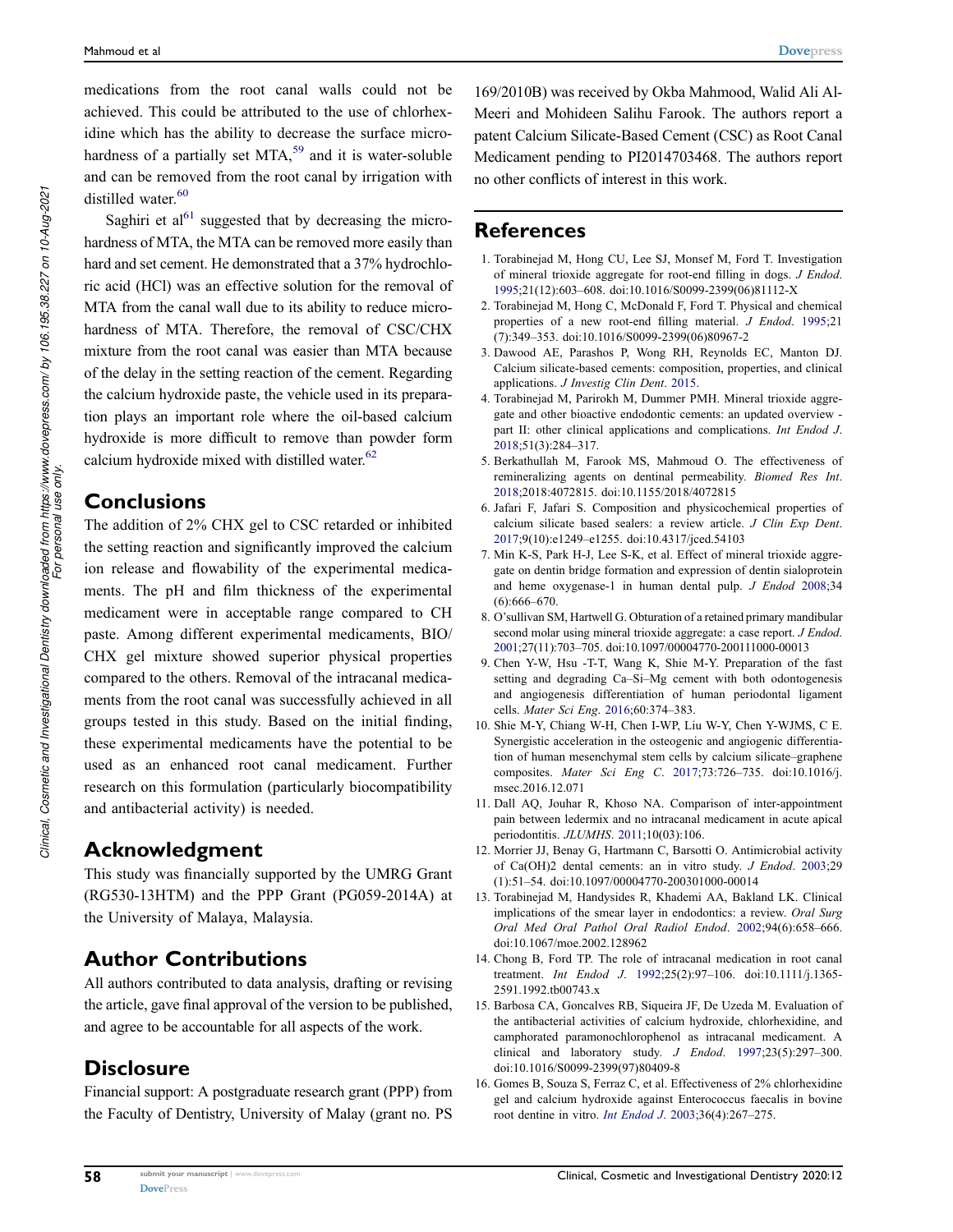- 17. Zehnder M, Söderling E, Salonen J, Waltimo T. Preliminary evaluation of bioactive glass S53P4 as an endodontic medication in vitro. *J Endod*. 2004;30(4):220–224. doi:10.1097/00004770-200404000-00009
- 18. Byström A, Claesson R, Sundqvist G. The antibacterial effect of camphorated paramonochlorophenol, camphorated phenol and calcium hydroxide in the treatment of infected root canals. *Dental Traumatol*. 1985;1(5):170–175. doi:10.1111/edt.1985.1.issue-5
- 19. Evans M, Davies J, Sundqvist G, Figdor D. Mechanisms involved in the resistance of Enterococcus faecalis to calcium hydroxide. *Int Endod J*. 2002;35(3):221–228. doi:10.1046/j.1365-2591.2002.00504.x
- 20. Lohbauer U, Gambarini G, Ebert J, Dasch W, Petschelt A. Calcium release and pH-characteristics of calcium hydroxide plus points. *Int Endod J*. 2005;38(10):683–689. doi:10.1111/j.1365-2591.2005.00972.x
- 21. Shetty S, Manjunath M, Tejaswi S. An in-vitro evaluation of the pH change through root dentin using different calcium hydroxide preparations as an intracanal medicament. *J Clin Diagn Res*. 2014;8(10): ZC13. doi:10.7860/JCDR/2014/6788.3956
- 22. Tandan M, Hegde MN, Hegde P. Effect of four different intracanal medicaments on the apical seal of the root canal system: a dye extraction study. *Indian J Dental Res*. 2014;25(5):607. doi:10.4103/0970- 9290.147104
- 23. Basrani B. Chlorhexidine gluconate. *Aust Endod J*. 2005;31(2):48– 52. doi:10.1111/aej.2005.31.issue-2
- 24. Delgado RJ, Gasparoto TH, Sipert CR, et al. Antimicrobial effects of calcium hydroxide and chlorhexidine on Enterococcus faecalis. *J Endod*. 2010;36(8):1389–1393. doi:10.1016/j.joen. 2010.04.013
- 25. Gomes BP, Vianna ME, Zaia AA, Almeida JFA, Souza-Filho FJ, Ferraz CC. Chlorhexidine in endodontics. *Braz Dent J*. 2013;24 (2):89–102. doi:10.1590/0103-6440201302188
- 26. Holt DM, Watts JD, Beeson TJ, Kirkpatrick TC, Rutledge RE. The anti-microbial effect against enterococcus faecalis and the compressive strength of two types of mineral trioxide aggregate mixed with sterile water or 2% chlorhexidine liquid. *J Endod*. 2007;33(7):844– 847. doi:10.1016/j.joen.2007.04.006
- 27. Mittag S-G, Eißner C, Zabel L, Wrbas K-T, Kielbassa AM. The influence of Chlorhexidine on the antibacterial effects of MTA. *Quintessence Int (Berl)*. 2012;43(10):901–6.
- 28. Camilleri J. Hydration mechanisms of mineral trioxide aggregate. *Int Endod J*. 2007;40(6):462–470. doi:10.1111/iej.2007.40.issue-6
- 29. Kogan P, He J, Glickman GN, Watanabe I. The effects of various additives on setting properties of MTA. *J Endod*. 2006;32(6):569– 572. doi:10.1016/j.joen.2005.08.006
- 30. Standardization, I.O.f. and I.O.f. Standardization. *ISO 6876: Dental Root Canal Sealing Materials*. ISO Geneva; 2001.
- 31. Alturaiki S, Lamphon H, Edrees H, Ahlquist M. Efficacy of 3 different irrigation systems on removal of calcium hydroxide from the root canal: a scanning electron microscopic study. *J Endod*. 2015;41(1):97–101. doi:10.1016/j.joen.2014.07.033
- 32. ISO. *International Standards Organization in Dentistry*–*Root Canal Sealing Materials*. Switzerland: ISO; 2012.
- 33. Torabinejad M, Parirokh M. Mineral trioxide aggregate: a comprehensive literature review—part II: leakage and biocompatibility investigations. *J Endod*. 2010;36(2):190–202. doi:10.1016/j.joen. 2009.09.010
- 34. Butt N, Talwar S, Chaudhry S, Nawal RR, Yadav S, Bali A. Comparison of physical and mechanical properties of mineral trioxide aggregate and biodentine. *Indian J Dent Res*. 2014;25 (6):692.
- 35. Misra P, Bains R, Loomba K, et al. Measurement of pH and calcium ions release from different calcium hydroxide pastes at different intervals of time: atomic spectrophotometric analysis. *J Oral Biol Craniofacial Res*. 2017;7(1):36–41. doi:10.1016/j.jobcr.2016.04.001
- 36. Siqueira J Jr, Lopes HP. Mechanisms of antimicrobial activity of calcium hydroxide: a critical review. *Int Endod J*. 1999;32(5):361– 369. doi:10.1046/j.1365-2591.1999.00275.x
- 37. Jacinto RC, Linhares-Farina G, Sposito ODS, Zanchi CH, Cenci MS. Influence of 2% chlorhexidine on pH, calcium release and setting time of a resinous MTA-based root-end filling material. *Braz Oral Res*. 2015;29(1):1–6. doi:10.1590/1807-3107BOR-2015.vol29.0036
- 38. Ramezani G, Savadkouhi ST, Sayahpour S, Dentistry C. The effect of chlorhexidine mixed with mineral trioxide aggregate on bacterial leakage of apical plug in simulated immature teeth using human fresh saliva. *J Int Soc Prev Community Dent*. 2017;7(5):247.
- 39. Bakland LK, Andreasen J. Will mineral trioxide aggregate replace calcium hydroxide in treating pulpal and periodontal healing complications subsequent to dental trauma? A review. *Dental Traumatol*. 2012;28(1):25–32. doi:10.1111/j.1600-9657.2011.01049.x
- 40. Uyanik O, Nagas E, Kucukkaya Eren S, Cehreli ZC, Vallittu PK, Lassila L. Effect of phytic acid on the setting times and tensile strengths of calcium silicate-based cements. *Aust Endod J*. 2019;45 (2):241–245. doi:10.1111/aej.v45.2
- 41. Islam I, Chng HK, Yap A. Comparison of the physical and mechanical properties of MTA and Portland cement. *J Endod*. 2006;32 (3):193–197. doi:10.1016/j.joen.2005.10.043
- 42. Bortoluzzi EA, Broon NJ, Bramante CM, Felippe WT, Tanomaru Filho M, Esberard RM. The influence of calcium chloride on the setting time, solubility, disintegration, and pH of mineral trioxide aggregate and white Portland cement with a radiopacifier. *J Endod*. 2009;35(4):550–554. doi:10.1016/j.joen.2008.12.018
- 43. Grech L, Mallia B, Camilleri J. Investigation of the physical properties of tricalcium silicate cement-based root-end filling materials. *Dental Materials*. 2013;29(2):e20–e28. doi:10.1016/j.dental.2012.11.007
- 44. Estrela C, Sydney GB, Bammann LL, Felippe O Jr. Mechanism of action of calcium and hydroxyl ions of calcium hydroxide on tissue and bacteria. *Braz Dent J*. 1995;6(2):85–90.
- 45. Carvalho CN, Freire LG, Carvalho APLD, Duarte MAH, Bauer J, Gavini G. Ions release and pH of calcium hydroxide-, chlorhexidineand bioactive glass-based endodontic medicaments. *Braz Dent J*. 2016;27(3):325–331. doi:10.1590/0103-6440201600602
- 46. Natale L, Rodrigues M, Xavier T, Simões A, Souza D, Braga R. Ion release and mechanical properties of calcium silicate and calcium hydroxide materials used for pulp capping. *Int Endod J*. 2015;48 (1):89–94. doi:10.1111/iej.2014.48.issue-1
- 47. Camilleri J. Characterization of hydration products of mineral trioxide aggregate. *Int Endod J*. 2008;41(5):408–417. doi:10.1111/j.1365- 2591.2007.01370.x
- 48. Duarte MAH, de Oliveira Demarchi ACC, Yamashita JC, Kuga MC, de Campos Fraga S. pH and calcium ion release of 2 root-end filling materials. *Oral Surgery Oral Med Oral Pathol Oral Radiol Endodontol*. 2003;95(3):345–347. doi:10.1067/moe.2003.12
- 49. Duarte MAH, de Oliveira Demarchi ACC, Yamashita JC, Kuga MC, de Campos Fraga SJOS. Oral medicine, oral pathology, oral radiology, and endodontology, *pH and calcium ion release of 2 root-end* fi*lling materials*. *Oral Surgery Oral Med Oral Pathol Oral Radiol Endod*. 2003;95(3):345–347. doi:10.1067/moe.2003.12.
- 50. Sjögren U, Figdor D, Spångberg L, Sundqvist G. The antimicrobial effect of calcium hydroxide as a short-term intracanal dressing. *Int Endod J*. 1991;24(3):119–125. doi:10.1111/iej.1991.24.issue-3
- 51. Farhad A, Mohammadi Z. Calcium hydroxide: a review. *Int Dent J*. 2005;55(5):293–301. doi:10.1111/idj.2005.55.issue-5
- 52. Basrani B, Ghanem A, Tjäderhane L. Physical and chemical properties of chlorhexidine and calcium hydroxide-containing medications. *J Endod*. 2004;30(6):413–417. doi:10.1097/00004770- 200406000-00009
- 53. Camilleri J, Montesin FE, Brady K, Sweeney R, Curtis RV, Ford TRP. The constitution of mineral trioxide aggregate. *Dental Materials*. 2005;21(4):297–303. doi:10.1016/j.dental.2004.05.010
- 54. Komabayashi T, Spångberg LS. Comparative analysis of the particle size and shape of commercially available mineral trioxide aggregates and Portland cement: a study with a flow particle image analyzer. *J Endod*. 2008;34(1):94–98. doi:10.1016/j.joen.2007.10.013

59